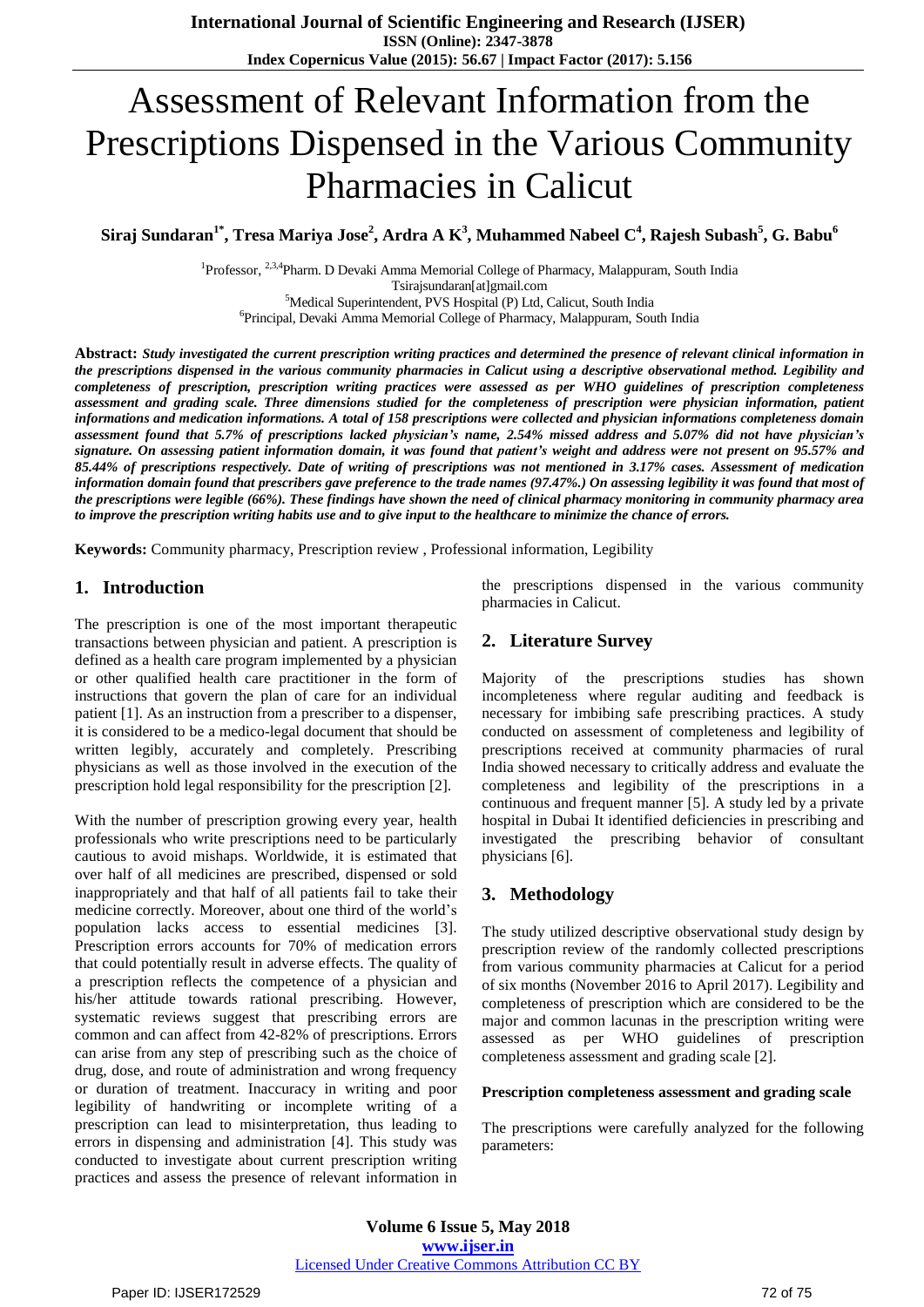- Physician's information: Hospital/clinic name, address, information on department/unit, prescriber's name, designation and signature.
- Patient's information: Name, age, sex, weight and address of the patient and date of issuing prescription.
- Medication information: Generic/brand name, strength, frequency of administration, quantity to be dispensed, route, dosage form and instructions for use of medication.

Physician's information was graded as poor to excellent as per the scores. Poor  $(0-1)$ , average  $(1-2)$ , good  $(2-3)$ , excellent (3-4). Patient's information was graded as poor (1- 2), average  $(2-3)$ , good  $(4-5)$ , excellent  $(>5)$ . Medication information was graded as poor to excellent as per the scores. Poor  $(1-2)$ , average  $(2-3)$ , good  $(4-5)$ , excellent  $(>5)$ .

Legibility of the prescription was graded as follow:

a) Grade 1 (poor): Illegible.

b) Grade 2 (average): Some words are illegible, but prescription can be understood by a physician.

- c) Grade 3 (good): Most words illegible, meaning unclear.
- d) Grade 4 (excellent): Legible.

Data was analyzed on Microsoft excel and descriptive statistics was used to analyze the results.

# **4. Results and Discussion**

A total of 158 prescriptions were collected and analyzed during the study period. Total of 800 medications were present in the 158 prescriptions analyzed which makes an average of 2 medications per prescription (minimum 1 and maximum 7). All the prescriptions were handwritten by the physicians.

Three dimensions of prescription information studied for the completeness of prescriptions were physician's information, patient's information and medication information. The prescription completeness assessment is represented in table.1.

**Table 1:** Prescription information completeness

| Sl. No. | <b>Information</b><br>Domain             | <b>Parameters</b>         | <b>Completeness in</b><br>prescription n<br>$($ %) |
|---------|------------------------------------------|---------------------------|----------------------------------------------------|
| 1.      | Physician<br>information<br>completeness | Physician's name          | 149 (94.30%)                                       |
|         |                                          | Address of clinic         | 154 (97.46%)                                       |
|         |                                          | Physician's<br>specialty  | 151 (95.56%)                                       |
|         |                                          | Physician's<br>signature  | 150 (94.93%)                                       |
| 2.      | Patient<br>information<br>completeness   | Patient's name            | 156 (98.73%)                                       |
|         |                                          | Gender of the<br>patient  | 49 (31.01%)                                        |
|         |                                          | Age of the patient        | 124 (78.48%)                                       |
|         |                                          | Weight of the<br>patient  | 7(4.43%)                                           |
|         |                                          | Address of the<br>patient | 23 (14.56%)                                        |
|         |                                          | Date of<br>prescription   | 153 (96.83%)                                       |
| 3.      | Medication<br>information                | Strength of the<br>drug   | 145 (91.77 %)                                      |
|         | completeness                             | Frequency of              | 144 (91.13 %)                                      |

| administration             |               |
|----------------------------|---------------|
| Quantity of drug           | 142 (89.87 %) |
| Dosage form of<br>the drug | 119 (75.31%)  |
| Generic name               | 4(2.53%)      |
| Instructions for<br>use    | 148 (93.67%)  |
| Route of<br>administration | 137(86.70%)   |

Based on physician information completeness domain the study found that 5.7% of prescriptions lacked physician's name, 2.54% missed address and 4.44% did not have specialty of the physician or prescriber. Also 5.07% of prescriptions were not signed by the prescriber.

The study shows that about 4 - 6% of prescriptions lack physician's name and specialty. These could be due to the busy schedule of the physicians. Physician's identity and specialty are essential for any professional communications in concern with the prescription problems such as medication errors, clinical interventions, adverse drug reaction reporting's etc. It would be time consuming process to find the physician and move with the clarifications related to the prescription in concern. Very few prescriptions did not have the physician's signature in it. This would invalidate the prescription legally and can cause inconvenience to the patients in the future.

Assessment of patient information domain found that patient's weight and address were not present on 95.57% and 85.44% respectively. Patient's gender was not mentioned in 68.99% of prescriptions, the age was not mentioned in 21.52% of prescriptions, and date of writing prescriptions was not mentioned in 3.17% cases. Patient name was absent in only 1.27% of prescriptions.

Two prescriptions lacked the patient identity that is the patient name. Name of the patient is extremely significant in dispensing right drug prescriptions to the right person. Less than half of the prescriptions included patient's gender and address. Only 4.43% of the prescriptions had the weight of patients mentioned. This could be a major issue while calculating doses for pediatrics. Few prescriptions missed the date of prescription. This could lead to a problem while dispensing that a patient can use the prescription for multiple time. The study showed incompleteness of filling in prescriptions with age. It can create problems in pediatric dose calculation. This finding was similar to the study conducted by Manisha S. Bhosale et.al., [2].

Assessment of medication information domain showed that most of the prescribers gave preference to the trade names (97.47%) in their prescriptions. Few prescriptions missed the strength of medications 8.23% and instructions for the usage of drugs 6.33%. Frequency of administration was missing in 8.87% of prescriptions. Quantity and dosage form was not mentioned in 10.13% and 24.69%. In addition to that, most of the prescriptions were lacking with route of administration of drug (13.3%).

Assessment of medication information domain showed that most of the prescribers gave preference to the trade names (97.47%) in their prescriptions. Few prescriptions missed the

**Volume 6 Issue 5, May 2018 [www.ijser.in](file:///G:\www.ijser.in\Documents\www.ijser.in)** [Licensed Under Creative Commons Attribution CC BY](http://creativecommons.org/licenses/by/4.0/)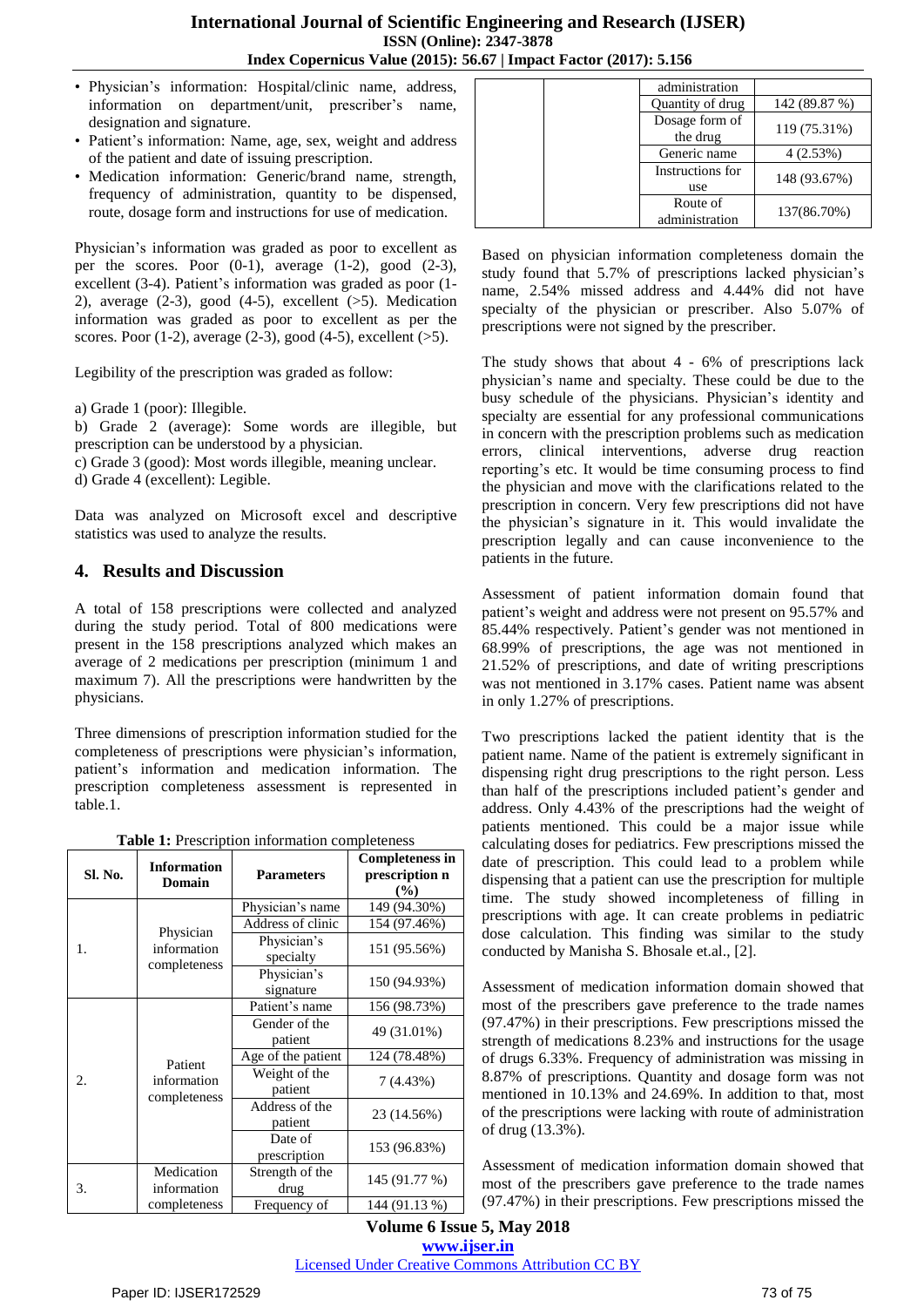strength of medications 8.23% and instructions for the usage of drugs 6.33%. Frequency of administration was missing in 8.87% of prescriptions. Quantity and dosage form was not mentioned in 10.13% and 24.69%. In addition to that, most of the prescriptions were lacking with route of administration of drug (13.3%).

The prescription completeness assessment grading found that 87% of the physician information's were under the grade of excellent and 9% were good. Most of the prescriptions fulfilling patient's information are in grade of average (59%). The completeness of medication information was in the grade of excellent 64%. The prescription completeness grading is represented in fig.1.



**Figure 1:** Prescription completeness grading

Based on legibility findings most of the prescriptions (66%) were in grade 4 (excellent), 11% of prescription were found to be in grade 2, 15% of the prescriptions were found to be grade 3 and 8% was found to be in grade 1or illegible were given in fig. 2.



**Figure 2:** Legibility grading in the prescriptions

The study showed that more than half of the prescriptions were legible. Only 8% of prescriptions were under the grade of poor that might lead to misinterpretations. But this study showed lower percentage of illegibility when compared to other studies conducted by Manisha S. Bhosale et.al., [2] and Easwaran Vigneshwaran et.al., [5].

# **5. Conclusion**

The present study observed and reported completeness of three dimensions of prescription information namely physician information, patient information and medication information. Study identified certain elements to be considered during prescription writing. The present study showed the need to critically address the legibility of prescriptions and check with the correct strength and

frequency and other information on a prescription concerned with patient, prescriber and drugs to minimize the chance of medication errors.

# **6. Future Scope**

At present, role of clinical pharmacist in community pharmacies have not progressed as compared to that in the hospitals. So, in the coming time the clinical pharmacy services should be extended to the community pharmacies in a more functional and serviceable manner.

# **References**

- [1] T. P. G. M. de Vries, R. H. Henning, H. V. Hogerzeil, D. A. Fresle. Guide to Good Prescribing: A Practical Manual. World Health Organization Action Programme on Essential Drugs, Geneva; 1995.
- [2] Manisha S. Bhosale, Nisharani B. Jadhav, Charles V. Adhav. Analysis of completeness and legibility of prescription orders at a tertiary care hospital. Int J Med Sci Public Health 2013 July-September; 3 (3): 180-183.
- [3] Anteneh Assefa Desalegn. Assessment of drug use pattern using WHO prescribing indicators at Hawassa University teaching and referral hospital, South Ethiopia: a cross-sectional study. BMC Health Serv Res 2013; 13:170.
- [4] Ahsan M, Shaifali I, Mallick A. K, Sigh H. K, Verma S, Shekhar A. Prescription auditing based on World on World Health Organisation (WHO) prescribing indicators in a teaching hospital in North India. IJMRR 2016 October; 4 (10): 1847-1852.
- [5] Easwaran Vigneshwaran, Mantargi Md, Jaffar Sadiq, Vashikeri Prathima. Assessment of completeness and legibility of prescriptions received at community pharmacies. J Health Res Rev 2016 July-August; 3 (8): 120-125.
- [6] S. I. Sharif, Al-Shaqra, H. Hajjar, A. Shamout, L. Wess, Patterns of Drug Prescribing a Hospital in Dubai, United Arab Emirates. Libyan J Med 2017 February; 3 (1): 10- 12.
- [7] Lt Col Prafull Mohan, A. K. Sharma, Lt Gen S. S. Panwar. Identification and quantification of prescription errors. Med J Armed Forces India 2014; 70: 149-153.
- [8] M. H. Sumana. Santosh Kumar, A Shetti. Precription analysis of drugs used in outpatient department of dermatology at tertiary care hospital. AJBPS 2015; 5 (46): 13-15.
- [9] Minakshi Marwaha, Rakesh Kumar Marwaha, Jyoti Wadhwa, Padi S. S.V. A Retrospective Analysis on a Survey of Handwritten Prescription Errors in General Practice. Int J Pharm Pharm Sci 2010; 2 (3): 80-82.
- [10]Y. M. Irshaid, M. A I Hamdi, K. K. Adjepon-Yamoah, A. A. Mahfouz. Compliance with good practice in prescription writing at outpatient clinics in Saudi Arabia. East Mediterr Health J 2005; 11(1): 922-928.
- [11]Kalpesh R. Patil, Rupali S. Mali, Bharti K. Dhangar, Piyush S. Bafna, Manish B. Gagarani, Sanjay B. Bari. Assessment of Prescribing Trends and Quality of Handwritten Prescriptions from Rural India. JPST 2015; 5 (1): 54-58.
- [12]Art Angelo P. Cerio, Nikole Andrei Louise B. Mallare, Rafael Marco S. Tolentino. Assessment of the legibility

**Volume 6 Issue 5, May 2018 [www.ijser.in](file:///G:\www.ijser.in\Documents\www.ijser.in)**

#### [Licensed Under Creative Commons Attribution CC BY](http://creativecommons.org/licenses/by/4.0/)